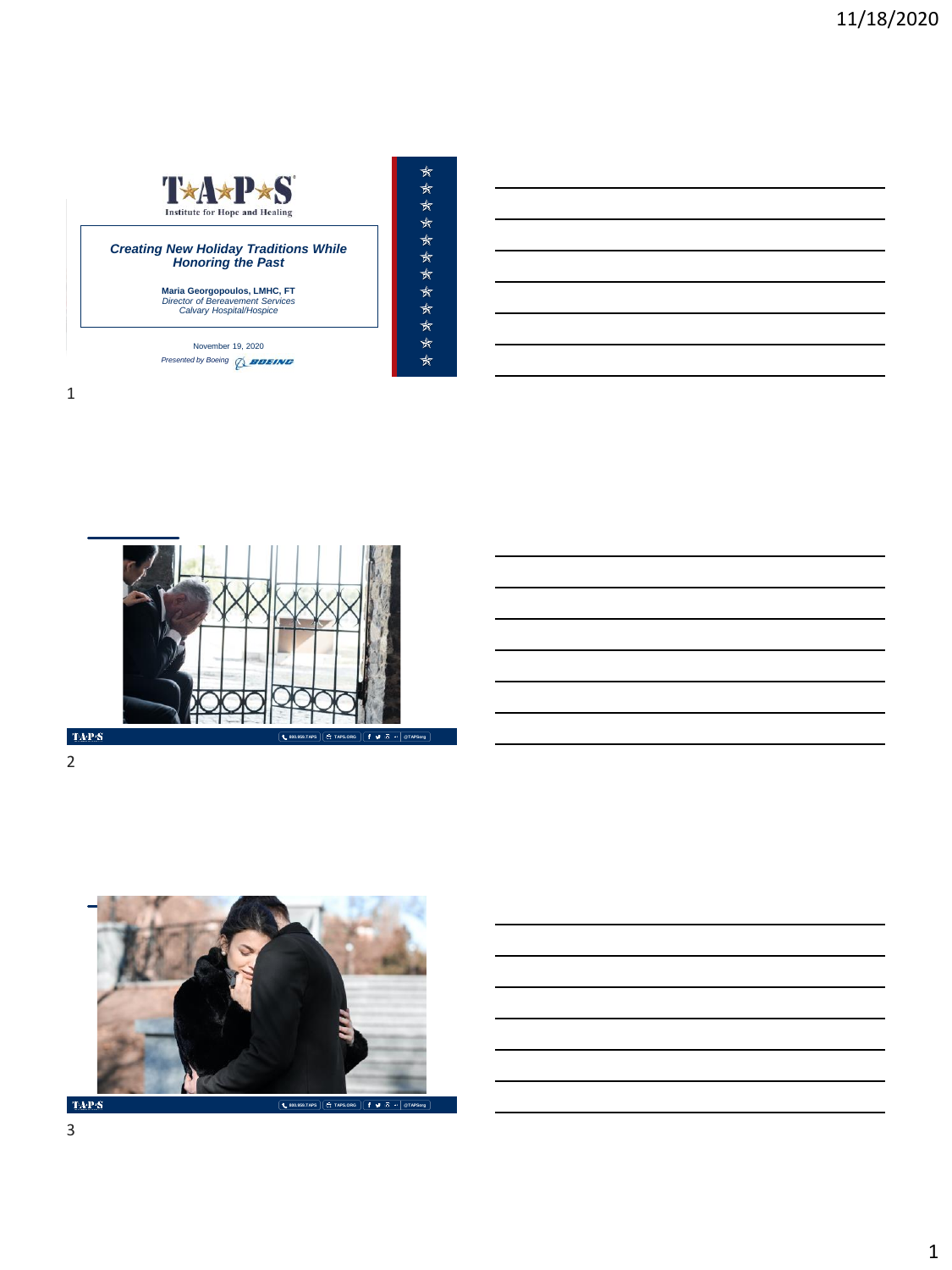

4

## **Grief is Our Response to Loss**

Besides affecting emotions, grief reaches into every part of life

- Emotional
- Physical Cognitive
- 
- Behavioral
- Spiritual



**800.959.TAPS TAPS.ORG @TAPSorg**

#### $\langle \mathrm{TaP} \cdot \mathbf{S} \rangle$

5

## **Holiday Challenges for Grievers**

- Grieving the loss of holiday traditions
- Internal conflict about traditions/rituals
- Anticipation
- Social pressures
- Energy levels
- How to handle the "elephant in the room"

## $\mbox{TA-PS}$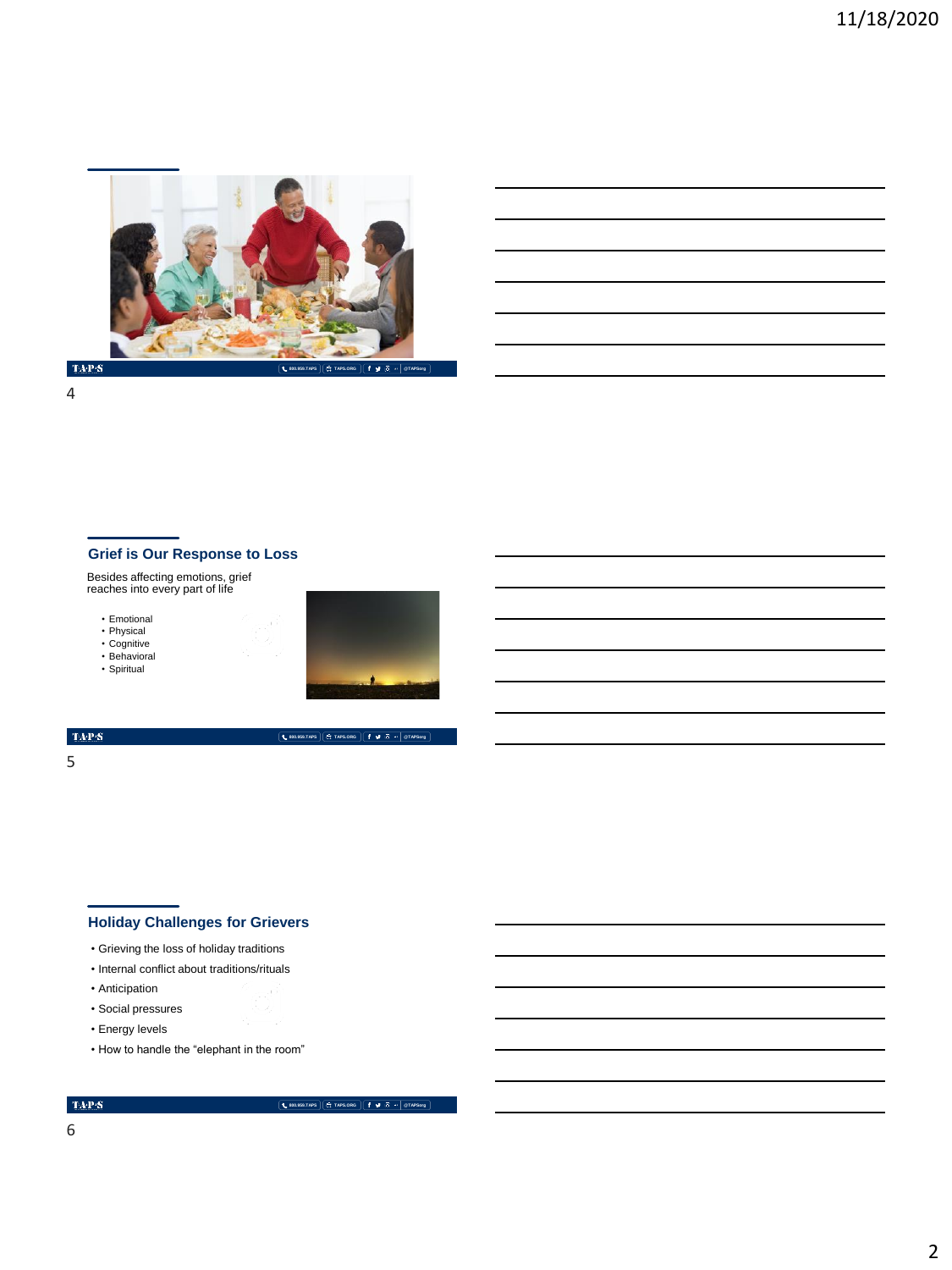## **Unique Dilemmas of 2020 Holidays**

- Gatherings and travel limited
- Increased separation from family
- Decreased ability to participate in certain traditions
- Increased concern for personal safety
- Increased mental health concerns

7

 $\langle \mathbf{T} \mathbf{A} \mathbf{P} \mathbf{S} \rangle$ 

#### **800.959.TAPS TAPS.ORG @TAPSorg**

## **Unique Challenges: Military Families**

- Frequent moves disrupt community
- Many non-death losses
- Limited access to email, packages



**800.959.TAPS TAPS.ORG @TAPSorg**

#### $\mathrm{TAP}S$

## 8

# **Caring for Yourself During the Holidays**

- Skip the festivities but you can't "ignore" the season
- Respect comfort level; know your limits
- Manage your expectations
- Participate when you can
- Plan for difficult moments

#### **TAPS**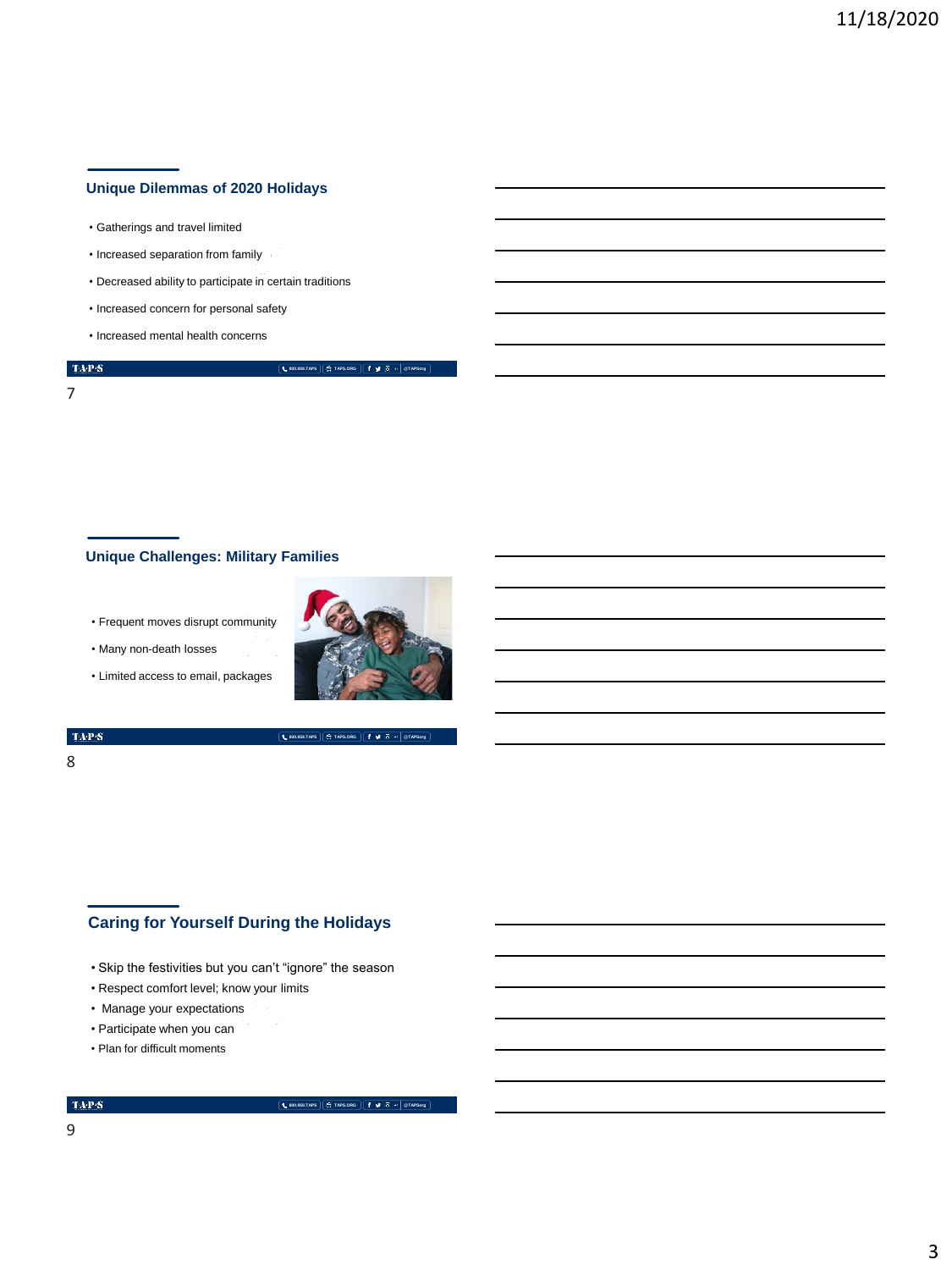# **Caring for Yourself During the Holidays**

**Continued**

- Spend time with supportive people
- Be honest about your feelings with trusted people
- Find a community of grievers
- Give yourself permission to feel grief
- Give yourself permission to feel love and joy

# $\langle \mathbf{T} \mathbf{A} \mathbf{P} \mathbf{S} \rangle$

**800.959.TAPS TAPS.ORG @TAPSorg**

### 10

## **Additional Considerations for Military Families**

- Keep in touch with other military families
- Stay connected to your networks
- Utilize available support services



#### $\langle \mathbf{TA\text{-}P\text{-}S} \rangle$

11

## **800.959.TAPS TAPS.ORG @TAPSorg**

## **Be Intentional About Self-Care**

- Sleep
- Exercise
- Nurturing



**800.959.TAPS TAPS.ORG @TAPSorg**

#### $\langle \mathbf{TAP}\cdot\mathbf{S}\rangle$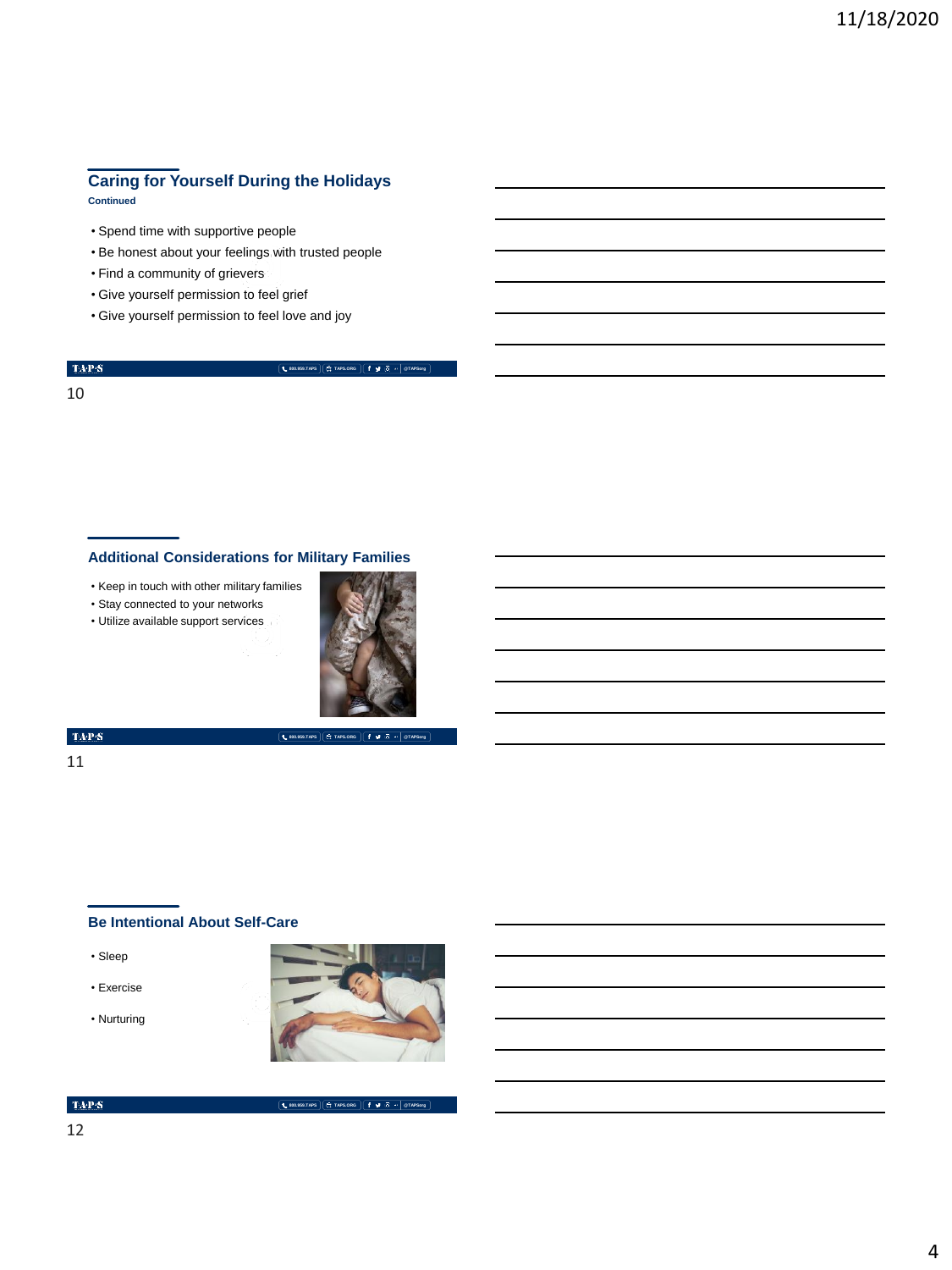Suddenly I wake with a jolt-and glimpse the world outside of my padded and protective "ortress of<br>solitude,' and see that the world has continued to turn, and people continue to make their lives as<br>best they can. And I am

Suddenly I wake with a jolt--and glimpse the world outside, where seasons have gone by without my even noticing; it's Autumn. Walking in the city, I look up and am acutely aware of the glorious color in the trees. I then notice the streets carpeted with fallen yellow leaves.

Fall as seen through my eyes is the pathetic fallacy, mirroring my mourning. A bittersweet season, with incredible beauty--a last blazing flash of Hope's vitality and brilliance, too quickly followed by<br>the 'fall' of the leaves, a carpet of yellow going to brown, ground to dust underfoot as fall makes way<br>for winter, le

-Written by a grieving spouse

 $\mathrm{TAP}S$ 

**800.959.TAPS TAPS.ORG @TAPSorg 13**

13

#### **Thoughts to Guide Your Holiday Planning**

- Everyone grieves differently
- There is no "right" or "wrong"
- Include the deceased in your traditions
- Honor traditions that feel right to you
- Identify "hardest" traditions
- Participate in seasonal winter activities
- Make the most of technology

#### TAP $\mathbf S$

**800.959.TAPS TAPS.ORG @TAPSorg**

14

# **Thoughts to Guide Your Holiday Planning Continued**

- Limit isolation
- Find out who will be at gatherings, how long they will last, etc.
- Plan an "out"
- The worse has already happened; keep holiday challenges in perspective
- You are not responsible for the feelings of others

#### $\mbox{TA-PS}$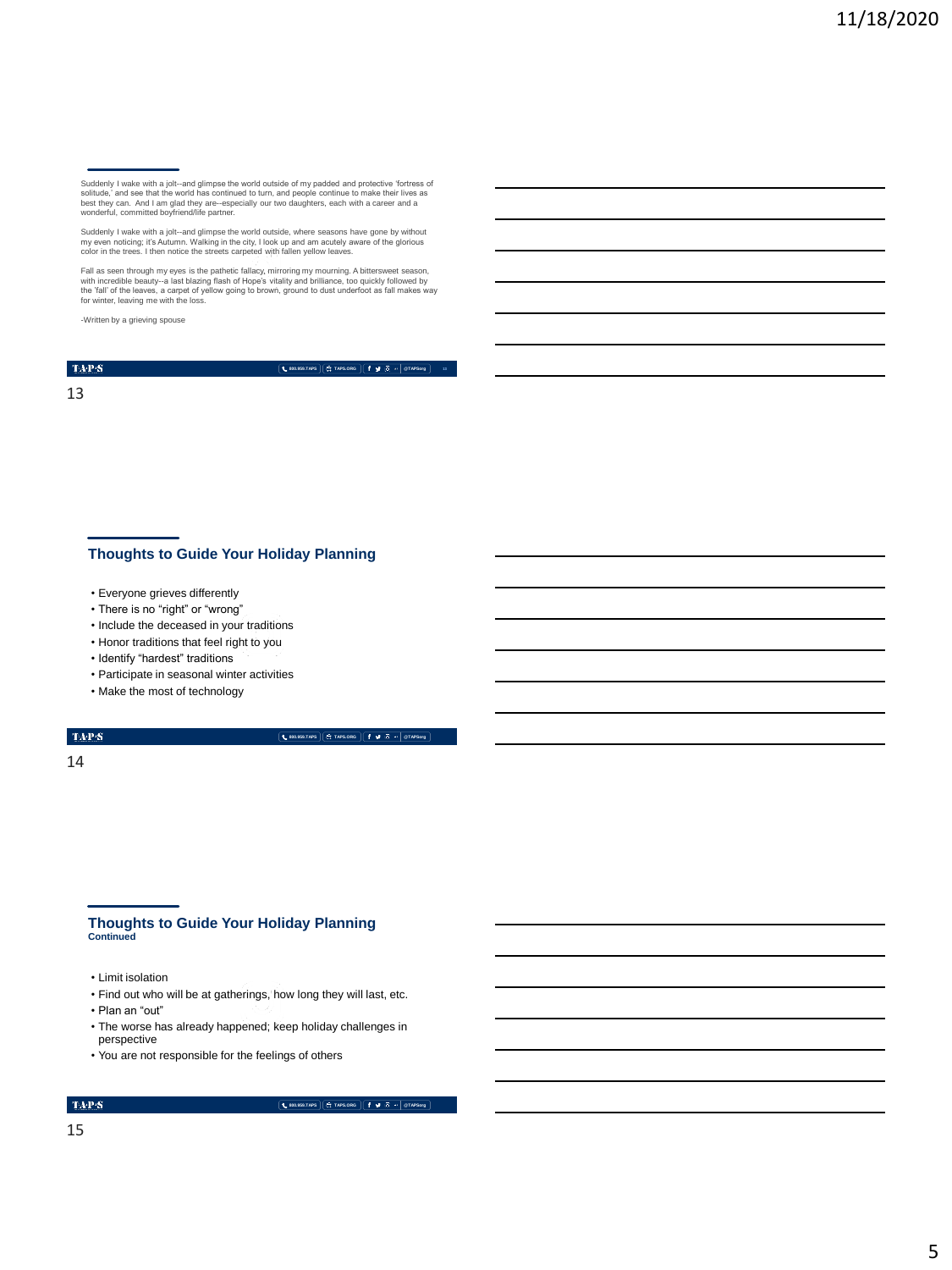## **What if You Have Children?**

- Plan what you can for the younger ones
- Include the older ones in holiday planning



**800.959.TAPS TAPS.ORG @TAPSorg**

 $\langle \mathbf{T} \mathbf{A} \mathbf{P} \mathbf{S} \rangle$ 

16

## **Meaningful Ways to Connect: Near or Far**

- Make short videos to send loved ones • For virtual gatherings, organize videos into a slideshow
- Recordable postcards
- Watch holiday movies you cherish together
- Play virtual board games
- Sing beloved carols together
- Unwrap presents together

#### $\langle \mathbf{T} \mathbf{A} \mathbf{P} \mathbf{S} \rangle$

17



**800.959.TAPS TAPS.ORG @TAPSorg**

## **Meaningful Ways to Connect: Near or Far Continued**

- Food memories
- Share old family recipes



#### $\mbox{TA-PS}$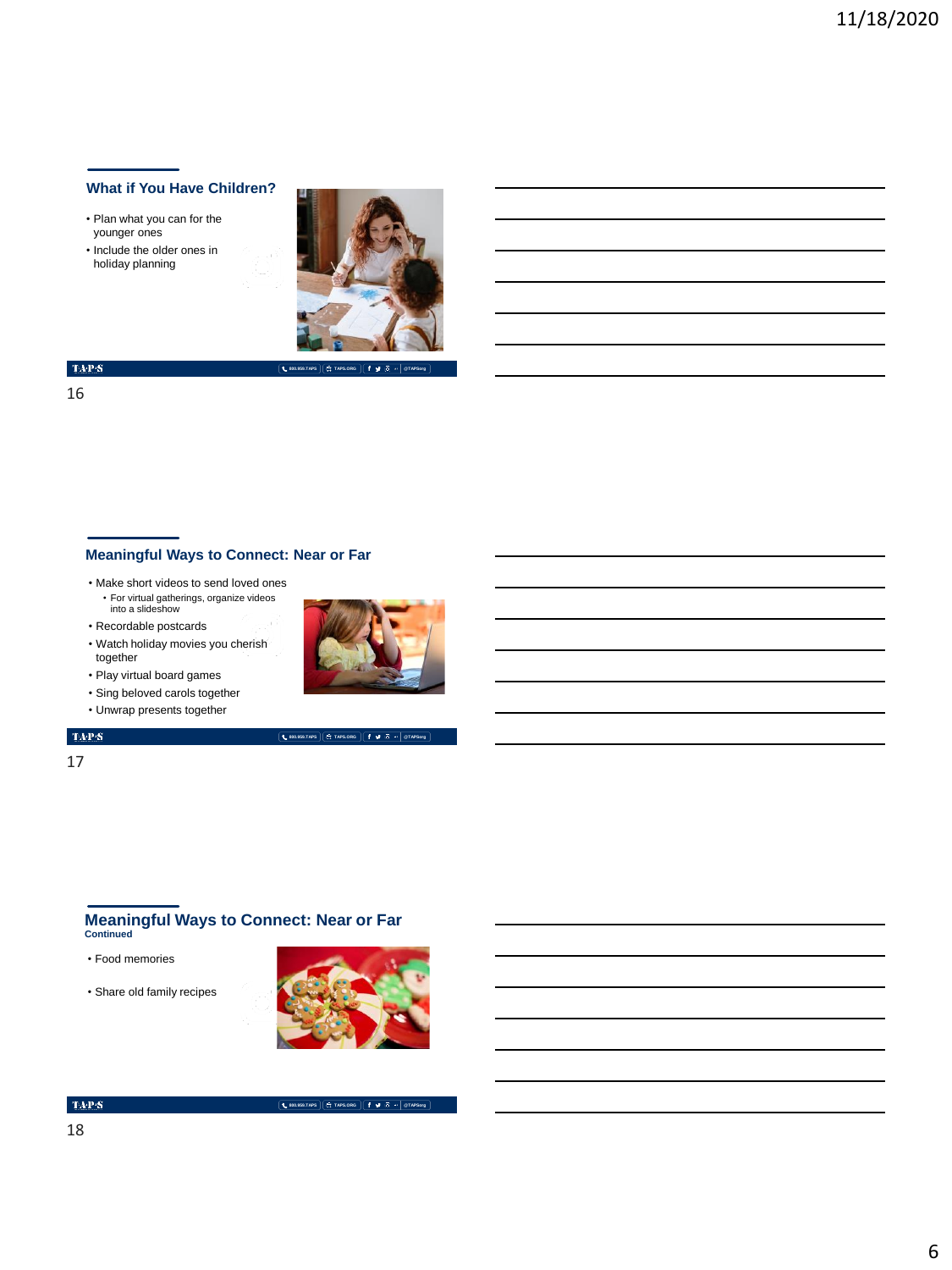## **Remembering the Person Who Died**

- Make a toast
- Plan a candle ceremony
- Decorate placemats
- Special memory shared with person who died • Make and send an ornament to someone • Coordinate tree decorating
- Hang a stocking for the deceased
- 
- Bring an old photo to virtual platform Tell the story and share the memory



**800.959.TAPS TAPS.ORG @TAPSorg**

**800.959.TAPS TAPS.ORG @TAPSorg**



TAP:S



 $\mbox{TAPS}$ 



 $\mathrm{TaPP}(\mathbf{S})$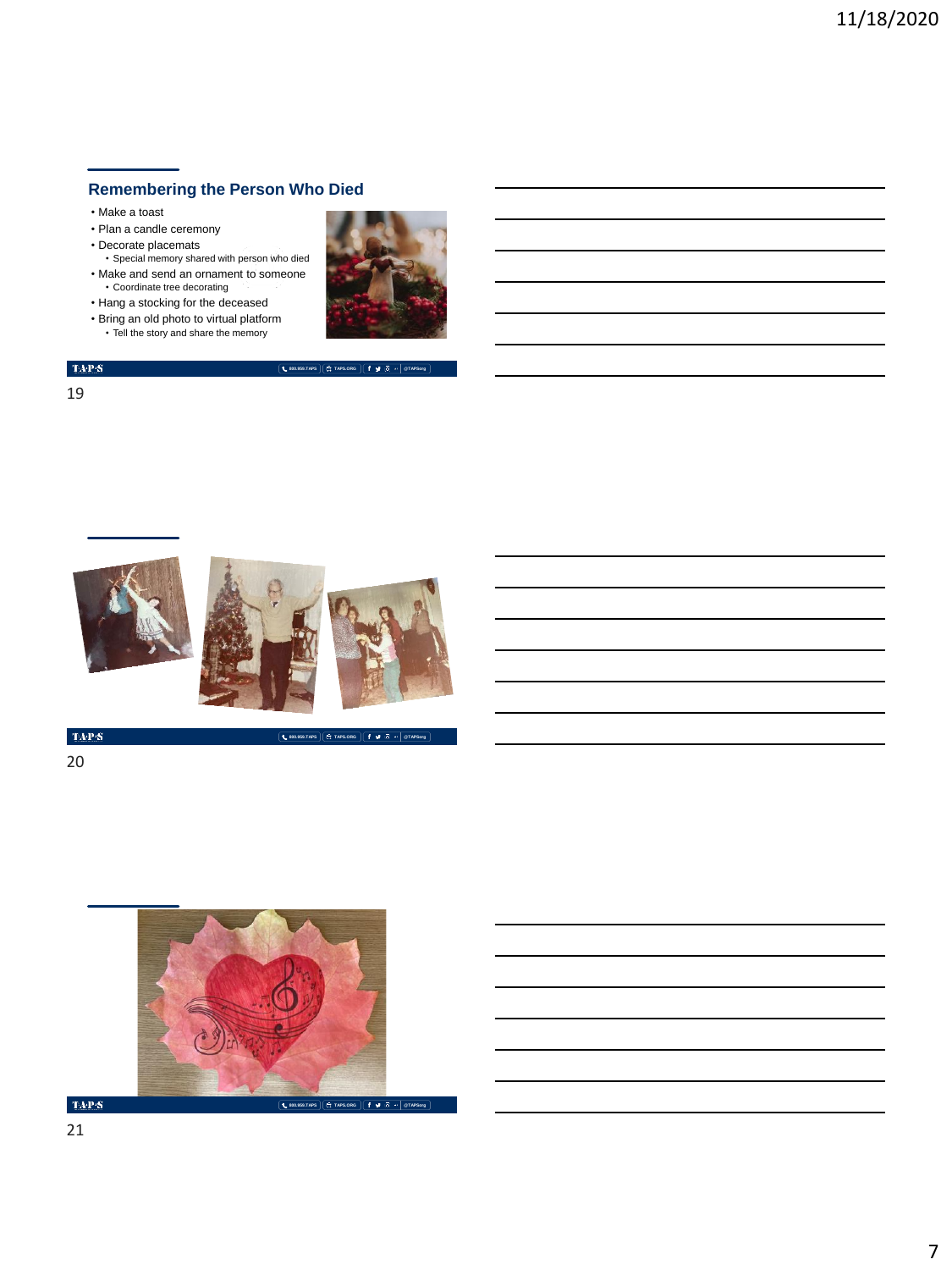## **Rituals You Can Do Solo**

#### • Donate in your loved one's name

- Buy a gift for the deceased and gift it to someone else
- Donate some of their clothes to a homeless shelter
- Send a holiday card to someone from the deceased's life and share a memory with them
- Find ways to offer support to others

#### $\langle \mathbf{T} \mathbf{A} \mathbf{P} \mathbf{S} \rangle$

**800.959.TAPS TAPS.ORG @TAPSorg**

22

## **Managing Gatherings in Person**

- Get tested for COVID-19 prior to gathering
- Verbalize boundaries around safety
- Attend shorter, smaller gatherings
- Plan activities in nature

 $\mathrm{TAP}S$ 

**800.959.TAPS TAPS.ORG @TAPSorg**

23

#### **In the Aftermath…**

- Plan time to rest
- Plan something to look forward to
- Check in with someone supportive
- This year isn't reflective of years ahead

 $\mbox{TA-PS}$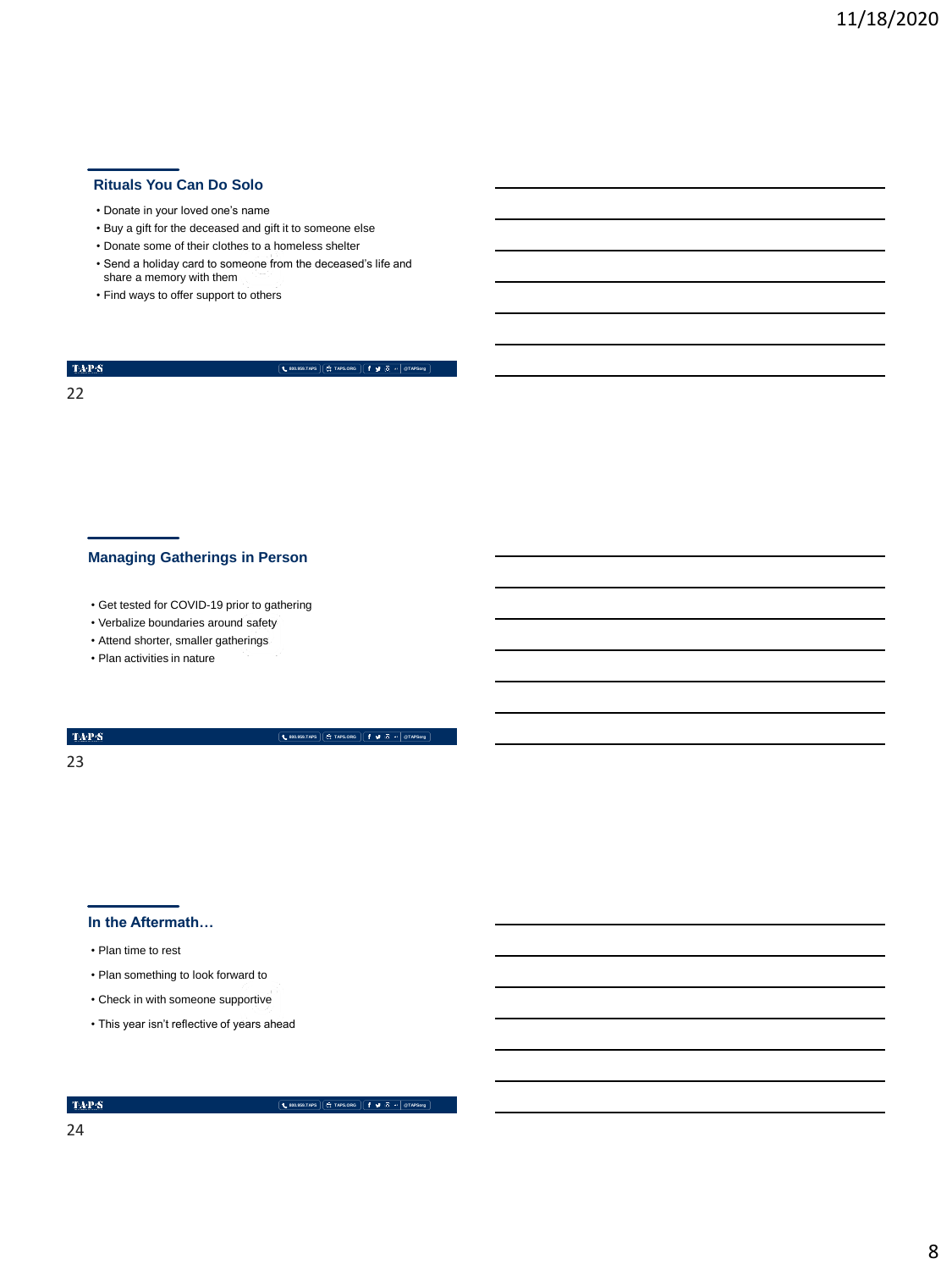*We all survive more than we think we can… Joan Didion*



 $\mathrm{TAPS}$ 

25

#### **Questions?**

**mgeorgopoulos@calvaryhospital.org**

 $\mathrm{TAP}S$ 26

**800.959.TAPS TAPS.ORG @TAPSorg**

**800.959.TAPS TAPS.ORG @TAPSorg**

## **Upcoming TAPS Institute Programs**

**December 1 Five Things Kids Bereaved by Suicide Want Adults to Know**  *Live Webinar, Noon-1:00 p.m. ET* **Andy McNiel, MA,** Senior Advisor of Youth Programs, TAPS and **Carla Stumpf-Patton, EDD, LMHC, NCC, FT, CCTP,**  Senior Director, Postvention Programs for TAPS **December 15 Healing Trauma and Finding Hope in the Outdoors** *Live Webinar, Noon-1:00 p.m. ET* **Christine Lynn Norton, PhD, LCSW,** Professor of Social Work,<br>Texas State University

Visit *taps.org/institute* to learn more and RSVP!

**800.959.TAPS TAPS.ORG @TAPSorg**

**27**

 $\mbox{TA-PS}$